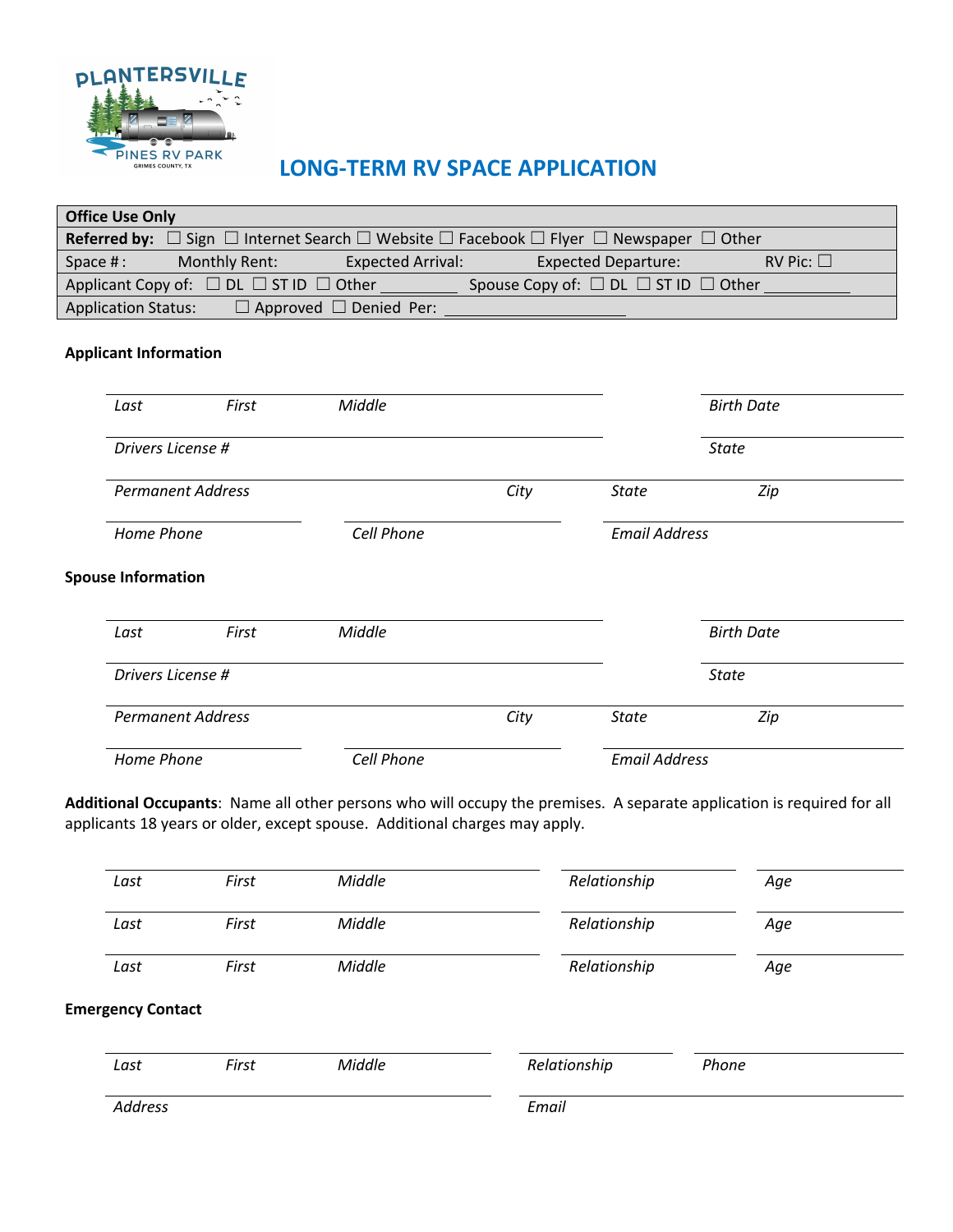

## **LONG-TERM RV SPACE APPLICATION**

#### **RV Information**

| Year   | RV Type      | Make/Model | Color |
|--------|--------------|------------|-------|
| Length | # Slide-outs | Plate #    |       |

**Vehicles:** List all vehicles, motorcycles to be parked in your RV space. Parking is limited and you may be asked to find alternate parking arrangements for certain vehicles. Additional charges may apply.

| Year | Make & Model | Color | State/License # |
|------|--------------|-------|-----------------|
| Year | Make & Model | Color | State/License # |
| Year | Make & Model | Color | State/License # |

Pets: List all pets to be kept on premises (dogs, cats, birds, reptiles, fish and other pets). Additional charges and restrictions may apply.

| Pet Name                       | Type & Breed                                 |     | Age                                              | Color |  |
|--------------------------------|----------------------------------------------|-----|--------------------------------------------------|-------|--|
| Neutered? $\Box$ Yes $\Box$ No |                                              |     | Rabies Shots Current? $\square$ Yes $\square$ No |       |  |
|                                |                                              |     |                                                  |       |  |
| Pet Name                       | Type & Breed                                 |     | Age                                              | Color |  |
| Neutered? □ Yes □ No           |                                              |     | Rabies Shots Current? $\square$ Yes $\square$ No |       |  |
|                                | Additional Questions: If yes, please explain |     |                                                  |       |  |
|                                |                                              | Yes | <b>Explanation</b><br>No                         |       |  |
|                                | Will applicant maintain RV insurance?        |     |                                                  |       |  |

Has applicant ever been evicted? Has applicant been asked to move out by a landlord<sup>®</sup> Has applicant breached a lease or rental agreement? Has applicant been convicted of a crime? Has applicant been sued for non-payment of debt? Is any occupant a registered sex offender?

Are there any criminal matters pending?

|   |  | $I \sim$ <u>NO</u> Explaination |
|---|--|---------------------------------|
|   |  |                                 |
|   |  |                                 |
| ŗ |  |                                 |
| ς |  |                                 |
|   |  |                                 |
|   |  |                                 |
|   |  |                                 |
|   |  |                                 |
|   |  |                                 |